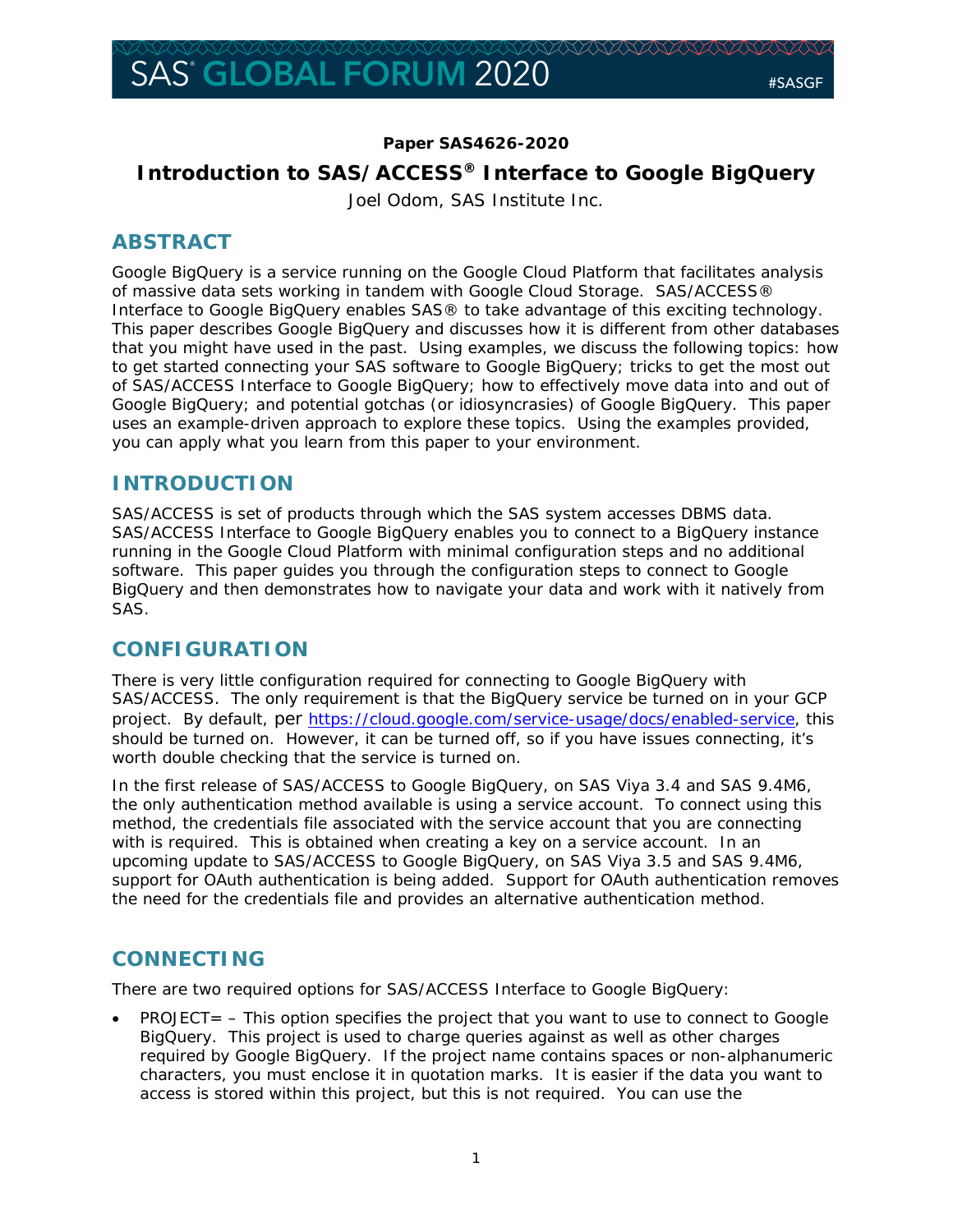TABLE\_QUALIFIER= option to specify another project that you want to access data in.

• CREDFILE= (alias: CRED\_FILE=, CREDPATH=, CRED\_PATH=) – This option specifies the path (including the filename) of the credentials file that is used to connect to Google BigQuery. This option can be left off if you set the environment variable GOOGLE\_APPLICATION\_CREDENTIALS to the path of the credentials file instead. As mentioned earlier, an upcoming update to SAS/ACCESS to Google BigQuery on SAS Viya 3.5 and SAS 9.4M6 adds support for OAuth authentication, which removes the need of the credentials file and makes CREDFILE= optional.

In addition to these two options, it might also be useful to set the following option:

• SCHEMA= - This option specifies the Google BigQuery data set to use when loading and accessing tables in Google BigQuery. Like the PROJECT= option, if the dataset name contains spaces or non-alphanumeric characters, you must enclose it in quotation marks. Google BigQuery does not have default data sets, so this option allows you to specify a default to use per connection. If you do not specify this option on your connection or at code execution time, then you see the following error:

ERROR: File <libref>.<table>.DATA does not exist.

### **LIBNAME STATEMENT**

The SAS/ACCESS Interface to Google BigQuery LIBNAME statement extends the SAS global LIBNAME statement so that a libref can be assigned to Google BigQuery. This feature lets you reference a Google BigQuery table or Google BigQuery dataset directly in a DATA step or SAS procedure. You can use the defined libref to read from and write to Google BigQuery as if it were a SAS data set.

```
libname mydb bigquery project="sas-example" 
credfile="/home/user/bigquery/sas-example-3e48c10a5978.json"
schema="bigquery_dataset";
```
In this example, the SCHEMA= option is specified so that the connection has a default Google BigQuery dataset. This means that you don't have to specify the Google BigQuery dataset at code execution time.

#### **CASLIB STATEMENT**

The CASLIB statement enables you to access Google BigQuery directly from the CAS server in SAS Viya. The CASLIB statement is very similar to the LIBNAME statement. One major difference is that the CASLIB statement does not attempt to create a connection when a statement is executed. The connection is deferred until the first request to access data in Google BigQuery is made by a CAS action. Specifying data connector options is done within the DATASOURCE= option. Using the above Google BigQuery LIBNAME statement, here is how to create a similar CASLIB statement:

```
caslib caslibBigQuery sessref=mysess 
datasource=(srctype="bigquery", 
project="sas-example", 
credfile="/home/user/bigquery/sas-example-3e48c10a5978.json", 
schema="bigquery_dataset");
```
The caslib (caslibBigQuery) name that is specified in the CASLIB statement must be unique within the session that is specified in the SESSREF option. If the caslib name that is specified is the same as a global caslib name, then the session caslib supersedes the global caslib, effectively making data in the global caslib inaccessible from within the session specified in the SESSREF option.

#### **PROC FEDSQL AND PROC DS2**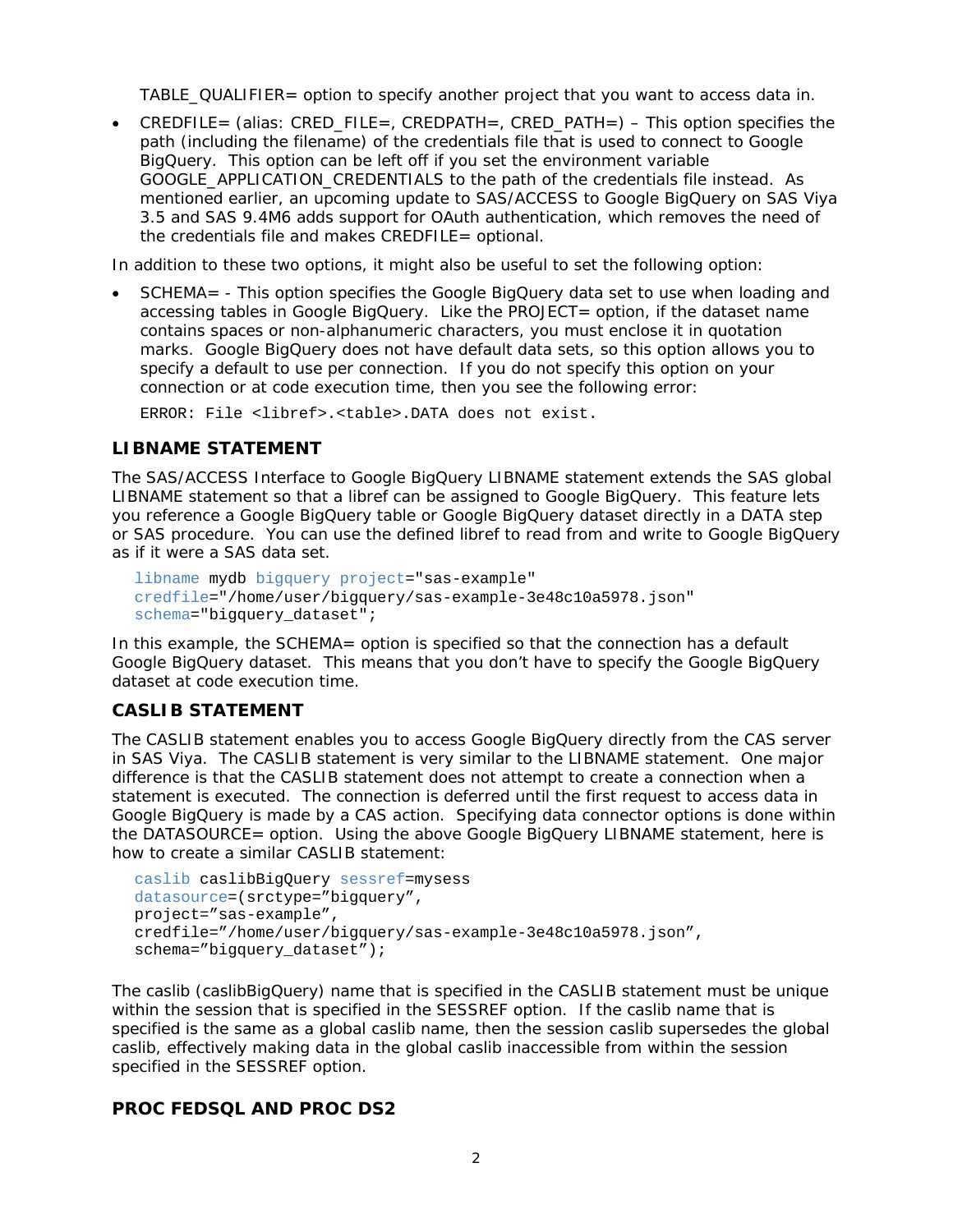Accessing data in Google BigQuery through either the FEDSQL or DS2 procedure can be accomplished using one of two methods. The typical method is to use a LIBNAME statement and then reference the libref in the reference to the table that you want to access in Google BigQuery. The less common method uses the CONN= option in conjunction with the NOLIBS option.

By default, PROC FEDSQL and PROC DS2 ather all available librefs and attempt to make connections to the various data sources defined by those librefs. The NOLIBS option tells PROC FEDSQL and PROC DS2 to alter the default behavior and to ignore any librefs that are available in the current SAS session. The CONN= option then allows the user to specify which data sources they would like to connect to and with which options by specifying a connection string.

The second method allows the user to make a connection that is scoped only to the PROC FEDSQL or PROC DS2 job. This is very similar to the CONNECT TO option in PROC SQL. If you specify the NOLIBS option without the CONN= option, then the PROC FEDSQL or PROC DS2 job fails. The following examples make similar connections to Google BigQuery as the LIBNAME and CASLIB statement sections above using the second method:

```
proc fedsql nolibs conn='DRIVER=BIGQUERY;
PROJECT=sas-example;
CREDFILE=/home/user/bigquery/sas-example-3e48c10a5978.json;
SCHEMA=bigquery dataset;
CATALOG=(mydb=sas-example)';
quit;
proc ds2 nolibs conn='DRIVER=BIGQUERY;
```

```
PROJECT=sas-example;
CREDFILE=/home/user/bigquery/sas-example-3e48c10a5978.json;
SCHEMA=bigquery dataset;
CATALOG=(mydb=sas-example)';
quit;
```
In the connection string used with the CONN= option, there are two additional options, DRIVER= and CATALOG=. The DRIVER= option specifies which SAS data connector to use with PROC FEDSQL or PROC DS2, similar to the SRCTYPE= option in the DATASOURCE= option of the CASLIB statement. The CATALOG= option specifies an identifier for an internal SQL catalog to group logically related schemas. Since Google BigQuery has a concept that logically groups related schemas, called projects, we mapped the CATALOG= option to Google BigQuery projects. Also, a connection to Google BigQuery can access multiple projects, so the SAS data connector for Google BigQuery supports multi-catalog connections. To facilitate this, specify a list of catalogs in the connection string, similar to the following examples:

```
proc fedsql nolibs conn='DRIVER=BIGQUERY;
PROJECT=sas-example;
CREDFILE=/home/user/bigquery/sas-example-3e48c10a5978.json;
SCHEMA=bigquery_dataset;
CATALOG=(mydb=sas-example;mydb2=example2;"bigquery-public-data"={bigquery-
public-data})';
quit;
proc ds2 nolibs conn='DRIVER=BIGQUERY;
PROJECT=sas-example;
CREDFILE=/home/user/bigquery/sas-example-3e48c10a5978.json;
SCHEMA=bigquery_dataset;
CATALOG=(mydb=sas-example;mydb2=example2;"bigquery-public-data"={bigquery-
public-data})';
```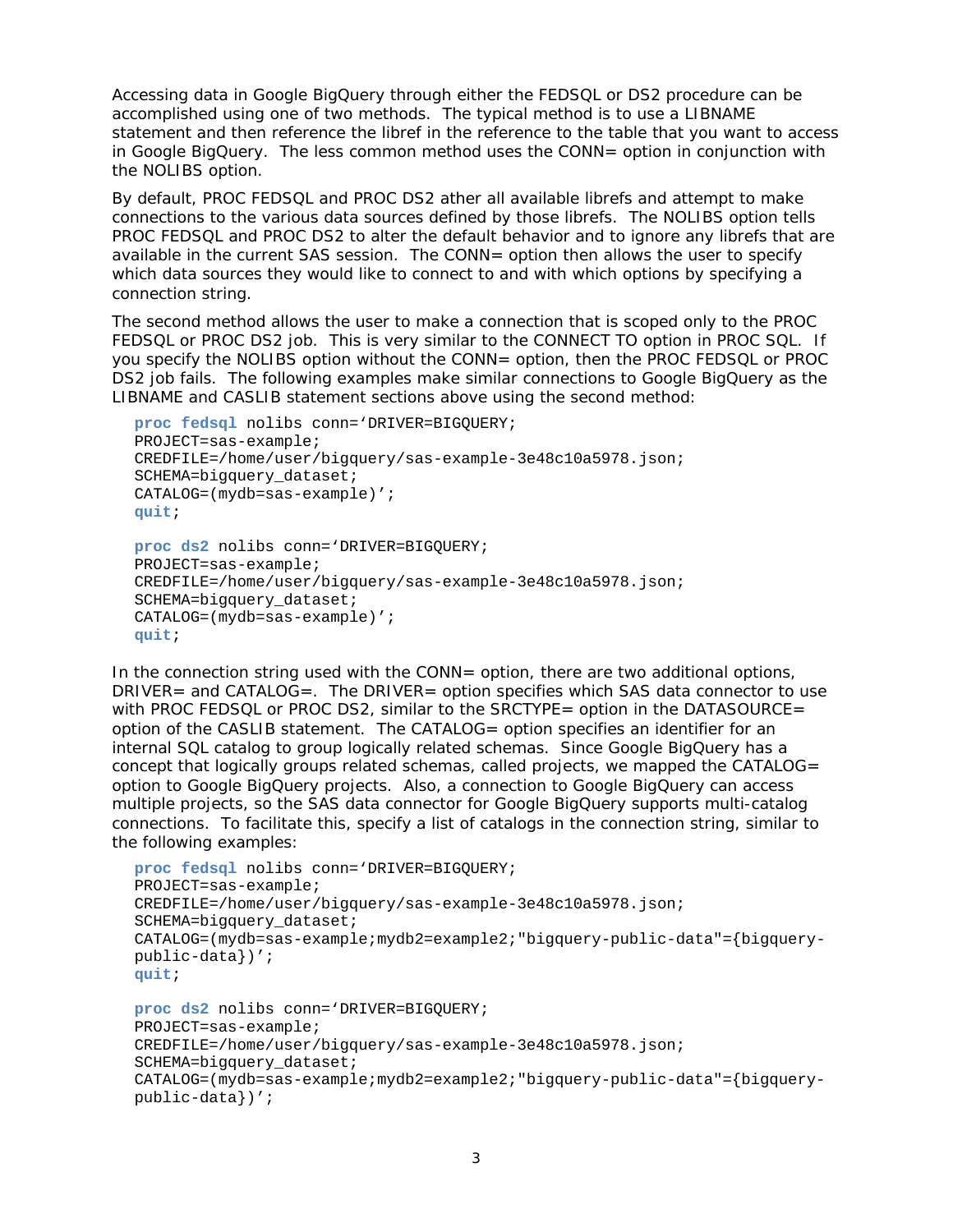```
quit;
```
Another method to specify multiple catalogs is to allow a catalog map to be set such that all of the "native catalogs" (projects) are available to PROC FEDSQL or PROC DS2. To do this, set the CATALOG= option to "\*", as shown in the following examples:

```
proc fedsql nolibs conn='DRIVER=BIGQUERY;
PROJECT=sas-example;
CREDFILE=/home/user/bigquery/sas-example-3e48c10a5978.json;
SCHEMA=bigquery dataset;
CATALOG=*';
quit;
proc ds2 nolibs conn='DRIVER=BIGQUERY;
```

```
PROJECT=sas-example;
CREDFILE=/home/user/bigquery/sas-example-3e48c10a5978.json;
SCHEMA=bigquery_dataset;
CATALOG=*';
quit;
```
# **READING DATA**

## **READING DATA WITHIN SAS 9**

Using SAS/ACCESS Interface to Google BigQuery to read data is similar to any other SAS/ACCESS product.

## **DATA Step**

One of the benefits of using SAS to access data in a third-party data source is that it handles most of the complexity that comes with accessing data in each data source. This is evident when using the SAS DATA step with SAS/ACCESS Interface to Google BigQuery. A lot can be accomplished with a simple four-line SAS program, such as the one below which creates a Stocks SAS data set and moves all stock data for Google using the LIBNAME defined previously:

```
data work.Google;
   set mydb.stocks(keep=stock date close);
   where stock = 'GOOGL';
run;
```
## **PROC SQL**

The standard way to query a data source in SAS with SQL is through the SQL procedure. Here is an example of how to accomplish the same task shown previously using PROC SQL:

```
proc sql;
    create table work.Google as
      select stock, date, close
      from mydb.stocks
     where stock='GOOGL';
quit;
```
## *Explicit SQL Pass-Through*

In PROC SQL, to query a data source using data source specific SQL that you specify, use the SQL pass-through facility. There are two methods that enable you to use the SQL passthrough facility: the CONNECT USING statement (recommended) and the CONNECT TO statement.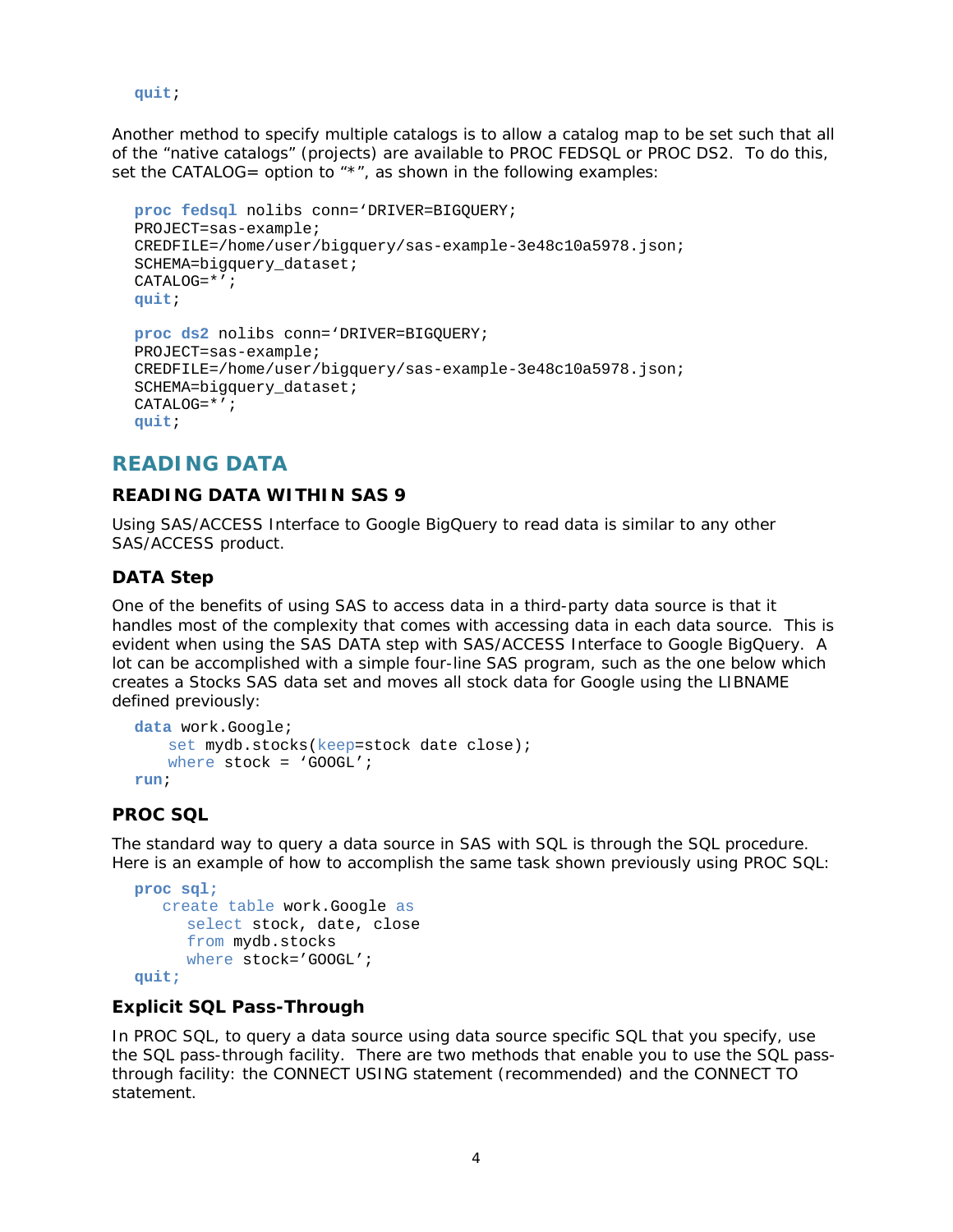### *CONNECT USING*

The following example uses SQL code that you provide to the SQL pass-through facility through the CONNECT USING statement with the LIBNAME defined previously:

```
proc sql;
   CONNECT USING mydb;
   create table work.sasbigqueryclass as select * from
       connection to mydb 
          (select * from bigquery_dataset.bigqueryclass);
   execute (drop table bigquery_dataset.bigqueryclass) by mydb;
   disconnect from mydb;
quit;
```
In this example, the proc SQL job executes two statements. The first creates the Work.Sasbigqueryclass table and loads the Google BigQuery data from the Bigqueryclass table into it. Unlike typical PROC SQL processing, the SELECT statement in the parenthesis is passed directly to Google BigQuery without SAS processing any part of it. The second statement drops the Bigqueryclass table in Google BigQuery. As the SQL in both statements above is passed directly to Google BigQuery as is, it must be valid Google BigQuery SQL.

One advantage to the CONNECT USING statement is that the user does not need to have any knowledge of the connection options used in the LIBNAME statement because it determines which data source to access through a libref.

#### *CONNECT TO*

The CONNECT TO statement is similar to connecting with PROC FEDSQL using the NOLIB and CONN= options described earlier. As such, it requires that all connection information must be provided in the PROC SQL statement. This example is the same as the CONNECT USING example above, but it uses the CONNECT TO statement with all connection information:

```
proc sql;
   CONNECT TO BIGQUERY as ctbigquery (project="sas-example" 
        credfile="/home/user/bigquery/sas-example-3e48c10a5978.json"
       schema="bigquery_dataset");
   create table work.sasbigqueryclass as select * from
      connection to ctbigquery (select * from bigqueryclass);
   execute (drop table bigqueryclass) by ctbigquery;
   disconnect from ctbigquery;
quit;
```
#### **PROC FEDSQL**

The syntax of the FedSQL language is based on the ANSI SQL-99 core standard. It provides a data source neutral SQL dialect that is common across all data sources that it supports. This removes the need to submit queries in data source specific SQL dialect and provides the ability to reference data from various data sources in the same SQL statement. Using the libref defined previously, this example does the same task as the PROC SQL example above, but using PROC FEDSQL:

```
proc fedsql;
    create table work.Google as
      select st.stock, st.date, st.close
      from mydb.stocks as st
     where stock='GOOGL';
quit;
```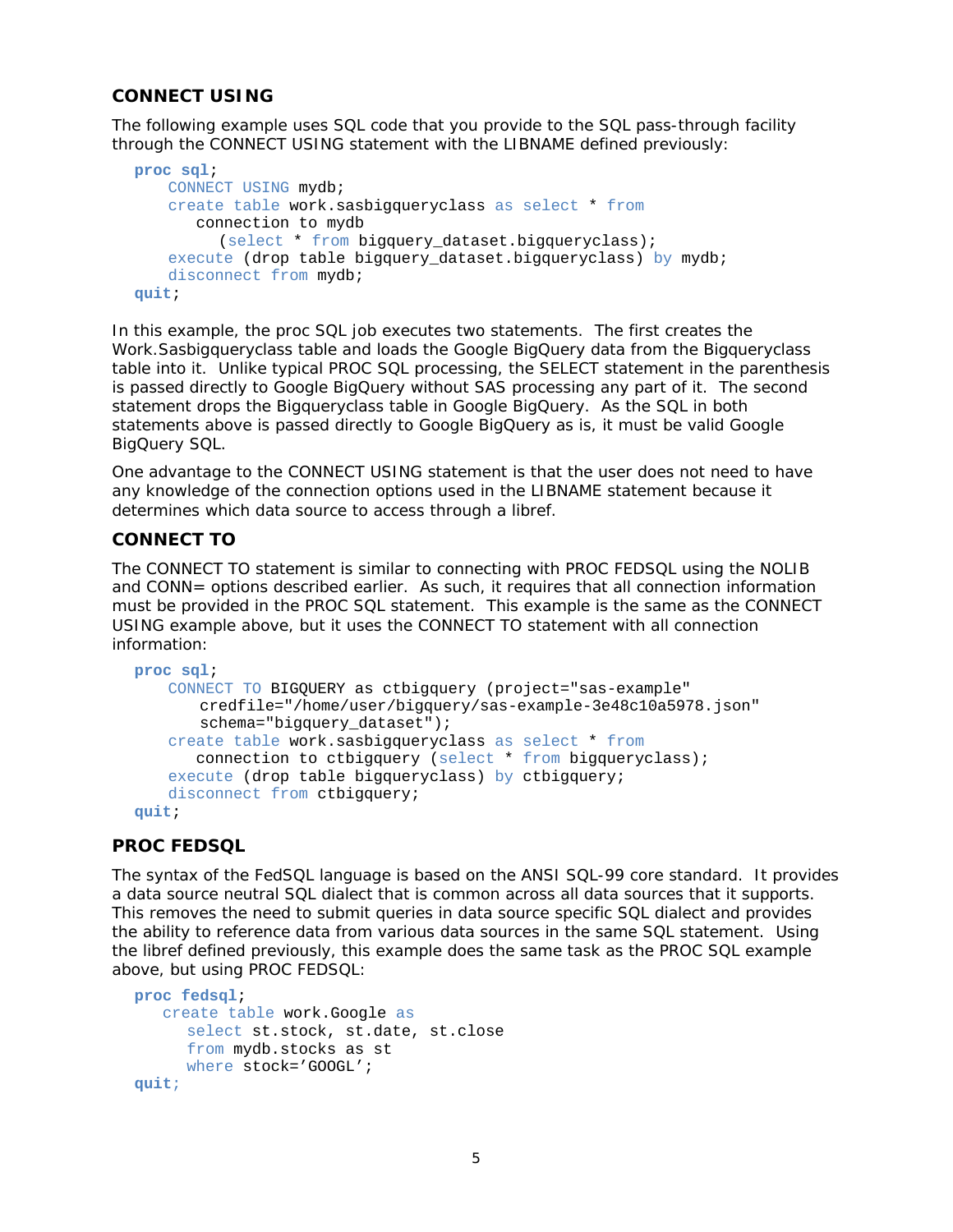In the example, a table alias to qualify the column names in the SELECT statement was required because "close" is a SQL-99 reserved word. In the PROC SQL example above, this was not required. To learn more about PROC FEDSQL syntax please see the Base SAS 9.4 Procedures Guide.

### **READING DATA WITHIN SAS VIYA**

There are two CAS actions that can be used with SAS data connectors to read data from third-party data sources: LOADTABLE and FEDSQL EXECDIRECT.

### **loadTable Action**

The loadTable action specifies which table to load into the CAS server. Only the CASLIB option, which determines the caslib of the loaded table in CAS, is required for this action. In this example, the loadTable action also defines which data source to load the table from and the Path= option provides the name of the table to load from your data source. Because you provide no other table name, Cars is the name of the resulting CAS table on the CAS server. For example, to load the Cars table in Google BigQuery into CAS, the following loadTable statement would suffice:

```
proc cas;
    session mysess;
   action loadTable / caslib="caslibBigQuery" path="cars";
quit;
```
### **execDirect Action**

The execDirect action in the FEDSQL action set has added the functionality to submit queries to caslibs that point to data sources. This enables implicit SQL pass-through for queries that are submitted through both PROC FEDSQL using a CAS session reference and the CAS procedure that executes the execDirect action. Implicit SQL pass-through is the process of translating a FEDSQL query into the equivalent data source specific SQL dialect so that it can be executed completely in the data source. The advantage to using this method of loading data over the loadTable action is that it improves query response time and helps limit the amount of data that is transferred to the CAS server.

When a FEDSQL query references data in only a single data source, an attempt is made to pass the full query down to the data source for processing. If the query fails to run on the targeted data source, then implicit SQL pass-through fails and the full table is loaded into CAS. The query is then run on the CAS server against the fully loaded table. In summation, the following is required for implicit SQL pass-through:

- All tables in the FEDSQL query must exist in a single data source.
- All tables in the FEDSQL query must reside in a data source. None of the tables referenced in the query can have been previously loaded into the CAS server prior to the query executing.
- The target data source must be able to run the SQL query.

To enable implicit SQL pass-through, references to the tables in the query that is submitted in the execDirect action must be fully qualified, including the caslib in the table reference in the FROM clause. This takes the form of caslib.tablename. That is, the query uses the CASLIB defined previously and the Class table, CaslibBigQuery.Class. Also, for data sources that have case sensitive table and column names, such as Google BigQuery, it is required to put each object in double quotations, i.e. "caslibBigQuery"."class". In the following example, we use the execDirect action to submit a query that returns all 2016 Fords with six cylinders from a Cars table stored in Google BigQuery using the CASLIB defined previously: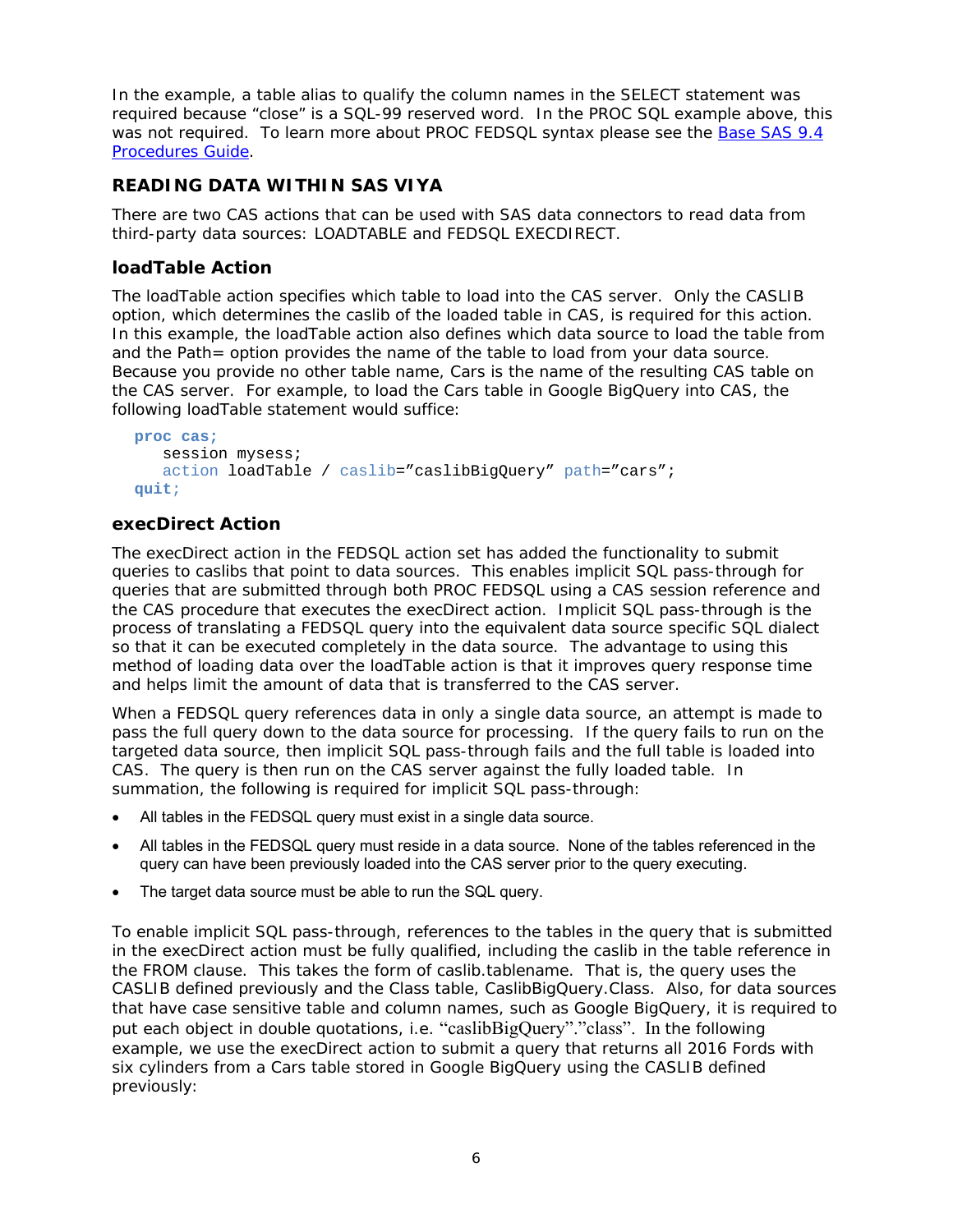```
proc cas;
    session mysess;
    action fedsql.execdirect
       query="select * from ""caslibBigQuery"".""cars""
         where make='Ford' and Cylinders=6";
quit;
```
If implicit SQL pass-through is successful, a note is printed in the log.

```
73 proc cas;
74 session mysess;
75 action fedsql.execdirect
76 query="select * from ""caslibBigQuery"".""cars"" where 
make='Ford' and Cylinders=6";
77 run;
NOTE: Active Session now mysess.
NOTE: Added action set 'fedsql'.
NOTE: The SQL statement was fully offloaded to the underlying data source 
via full pass-through
```
**Output 1. Example of the note in the SAS log from successful implicit SQL passthrough execution.**

As mentioned earlier, the second method for submitting queries to the data source using implicit pass-through in the CAS server is through PROC FEDSQL by setting the SESSREF= option to your CAS session:

```
proc fedsql sessref=mysess;
    create table public.fords as select * from "caslibBigQuery"."cars"
       where make='Ford' and Cylinders=6;
quit;
```
In the example above, notice the table reference is again fully qualified with the caslib and table name. Also, this example demonstrates how to save the results of the query into a new table called Fords loaded into the Public caslib.

# **WRITING DATA**

#### **WRITING DATA WITHIN SAS 9**

Using SAS/ACCESS Interface to Google BigQuery to write data is similar to any other SAS/ACCESS product.

#### **DATA Step**

The example of using the DATA step above to read data created a data set in the Work libref. To write the same data set back to Google BigQuery, you only to switch the source and destination. In this example, the DATA step creates a new table called Google in Google BigQuery by copying the data from the data set into it:

```
data mydb.Google;
   set work.Google;
run;
```
#### **PROC SQL and PROC FEDSQL**

Just like in the DATA step example, where all that is necessary to write data is to switch the source and the destination, similar is true for PROC SQL and PROC FEDSQL. Using the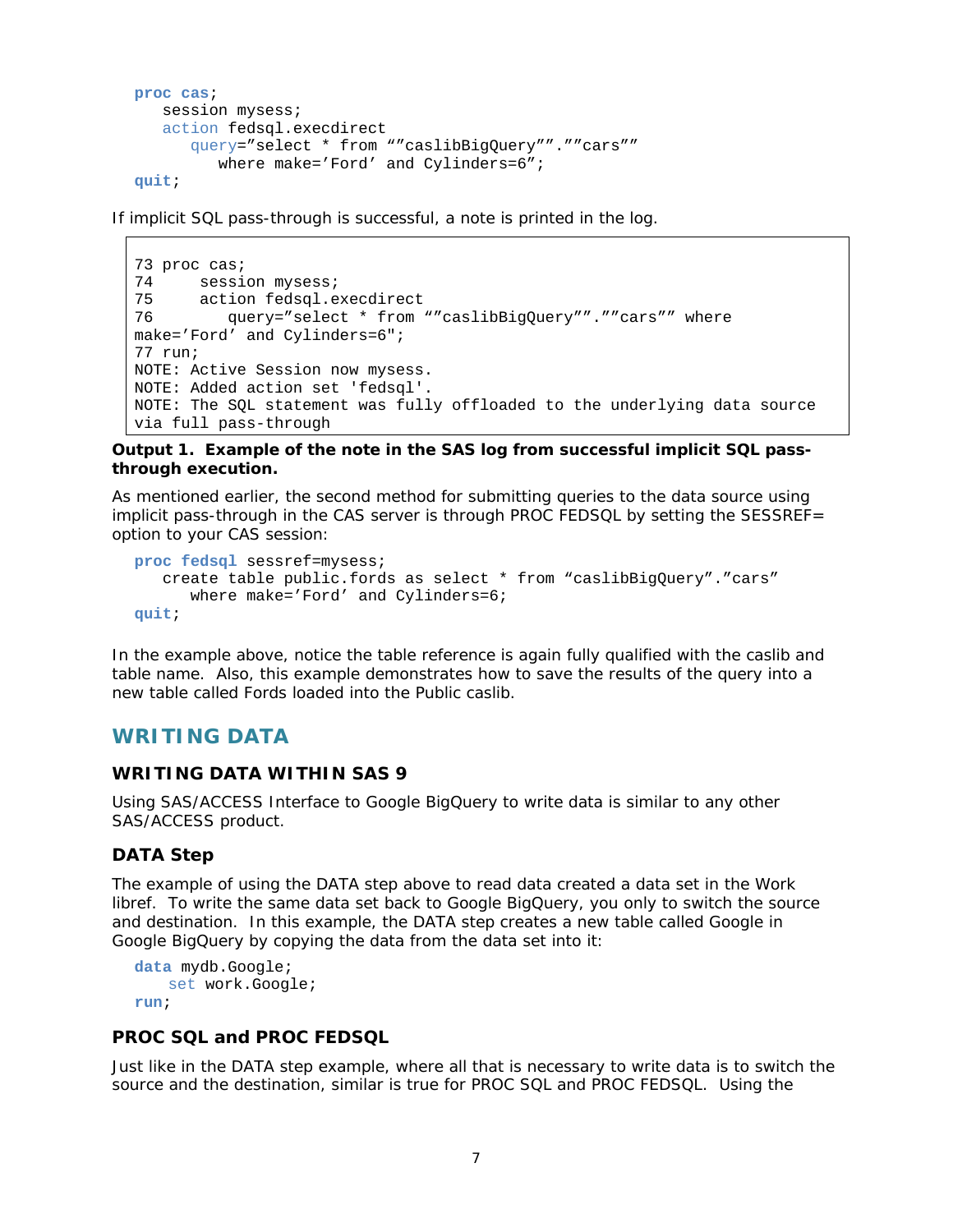examples from before but in reverse, here is an example of how to write a data set into Google BigQuery:

```
proc sql;
    create table mydb.Google as
      select *
      from work.Google;
quit;
proc fedsql;
    create table mydb.Google as
      select *
      from work.Google;
quit;
```
**WRITING DATA WITHIN SAS VIYA**

With SAS Viya, the only method to write data from the CAS server to a data source is through the save action. Only the CASLIB= and NAME= options are required for the save action. The CASLIB= option points to where the data is loaded in CAS, and the NAME= option specifies the name of the table. The following example uses the save action to write the Cars table that was loaded into CAS from Google BigQuery in the loadTable action example above back to Google BigQuery:

```
proc cas;
    session mysess;
    action save / caslib="caslibBigQuery" name="cars";
quit;
```
During the execution of the save action, a CREATE TABLE SQL statement is run against Google BigQuery. The save action always attempts to create a new table. If a table with the same name as the one that is being written already exists in Google BigQuery, the action fails unless the REPLACE= option is used and set to TRUE.

If you want to write only a portion of the table to the database, then specify the WHERE= and VARS= options in the TABLE= option. Here is an example that uses these options to limit the number of rows written. Only rows where the year is "2016" and only the Make column is written:

```
proc cas;
    session mysess;
    action save / caslib="caslibBigQuery" name="cars2016"
       table={caslib="public" name="usedcars"
         vars = \{ "make" \}where="year = 2016";
quit;
```
This example also demonstrates how to reference data that is loaded into another caslib with a different table name when writing into another caslib.

# **CONCLUSION**

The SAS/ACCESS Interface to Google BigQuery enables you to access Google BigQuery data in several ways. The purpose of this paper is to merely introduce you to this new product through the various examples above and hopefully get you interested in learning more. If it was successful in doing so, please be sure to read the SAS/ACCESS documentation. It is